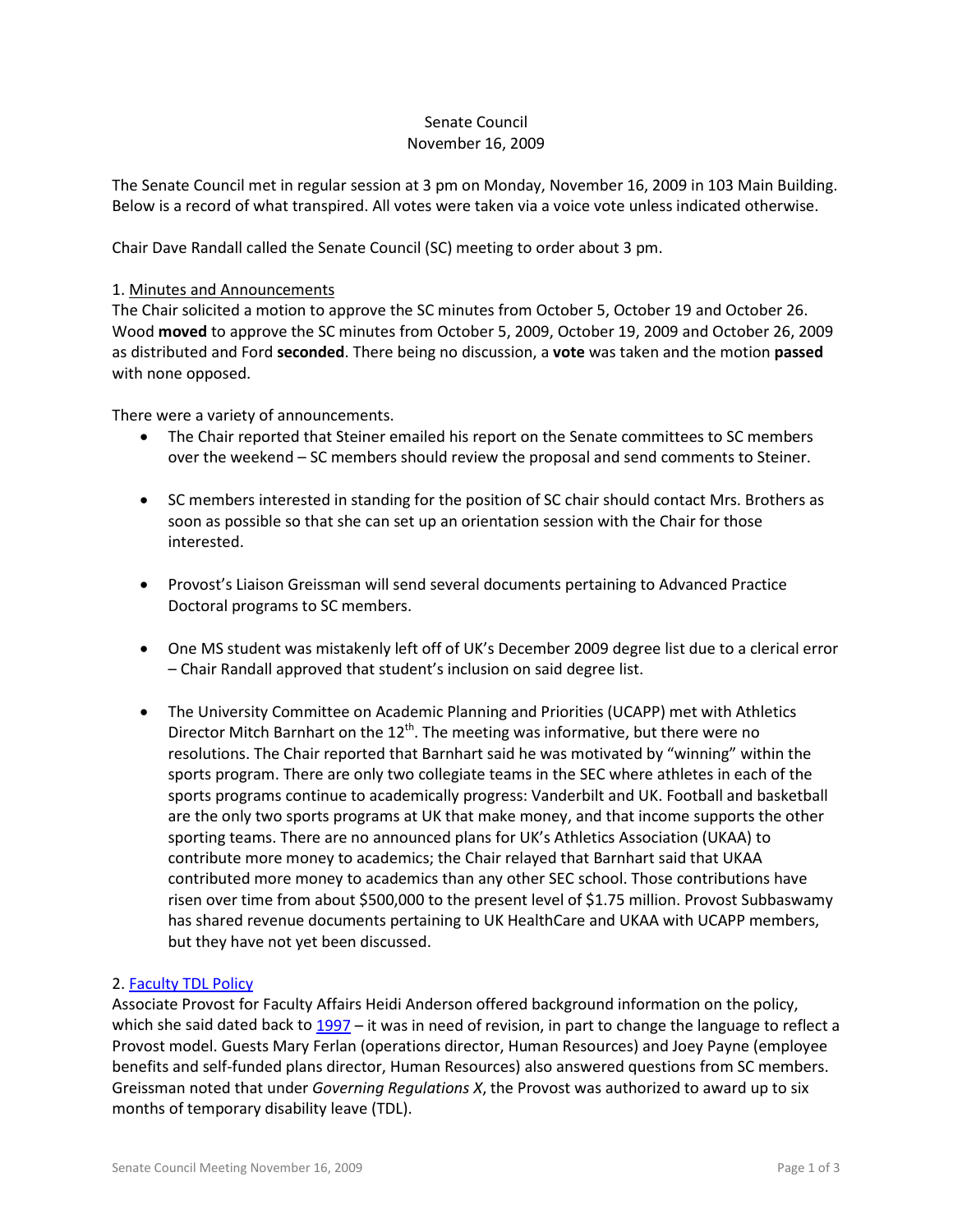SC members asked a variety of questions. The most concern pertained to ensuring that "faculty" was defined appropriately, that the revised policy be appropriately applied to faculty with appointments of less than 12 months and that some of the more medical-related language in the preamble be softened so that it could apply to the non-medical side of campus. Chappell suggested that revisions to the policy could be emailed to the SC, with a formal presentation to the Senate in December.

The Chair thanked the guests and they departed.

3. Proposed New University Scholars Program - [Baccalaureate Economics Degree from Georgetown](http://www.uky.edu/Faculty/Senate/files/Meetings/20091116a/Univ%20Scholars-Gtown%20&%20UK%20AgEco-New%20Program_Complete1.pdf)  [College and Masters Degree in Agricultural Economics](http://www.uky.edu/Faculty/Senate/files/Meetings/20091116a/Univ%20Scholars-Gtown%20&%20UK%20AgEco-New%20Program_Complete1.pdf)

Larry Grabau (assistant dean, College of Agriculture), explained the proposal. After some discussion it was not clear if the Graduate Council (GC) had reviewed the proposal. SC members requested that the approval of the GC be confirmed before moving forward.

# 4. Update on Code of Conduct Issue – College of Pharmacy Senator

The Chair reminded SC members that the senator was ill and the update would be rescheduled.

# 5. [Senate Council Representatives to GC, HCCC, UC](http://www.uky.edu/Faculty/Senate/files/Meetings/20091116a/Reps%20to%20Councils.pdf)

SC members discussed the matter, and the individuals below stated that they were willing to serve as a representative to the respective council.

- Hollie Swanson, Graduate Council
- Debra Anderson, Health Care Colleges Council
- Shelly Steiner, Undergraduate Council

### 6. [Tabled Motion from October 19, 2009](http://www.uky.edu/Faculty/Senate/files/Meetings/20091116a/Invite%20Barnhart%20Motion.pdf)

SC members revisited the motion tabled from the October 19 SC meeting:

Move that the SC invite Mitch Barnhart to the SC to talk about the Athletics Association (AA) budget and discuss the following issues: the number of student athletes; the AA's responsibility to UK; the average stipend offered to student athletes; the number of coaches by sport; the average coach's salary by sport; the value of UK to the sports program; and AA's opinion on the suggestion that there could be a percentage increase paid by the AA to UK's general fund relative to the increase in the AA's income. SC members also suggested that Professor John Thelin be invited for that discussion.

Chappell **moved** the motion again, and Ford **seconded**. There being no discussion, a **vote** was taken and the motion **failed** with one in favor.

### 7. [Tabled Motion from October 26, 2009](http://www.uky.edu/Faculty/Senate/files/Meetings/20091116a/Tabled%20Motion.pdf)

SC members revisited a motion tabled from the October 26 SC meeting. Chappell **moved** the motion again, Steiner **seconded**. A **vote** was taken and the motion **failed** with one in favor.

### 8. [Motions from Faculty Trustee Yanarella](http://www.uky.edu/Faculty/Senate/files/Meetings/20091116a/Two%20Proposed%20Motions%20to%20be%20Offered%20in%20Response%20to%20Item%206.pdf)

Yanarella discussed the cliff vesting proposal and noted that efforts by both the Staff Senate and University Senate to delay the Board of Trustees vote had failed. The growing concern is that tough decisions should be worked out together by faculty, staff and administrators, not merely handed down by the administration. Yanarella also referred to the August 4 editorial in the Herald-Leader about the SEC's multimillion dollar television sports deal with ESPN and CBS. SC members engaged in a discussion